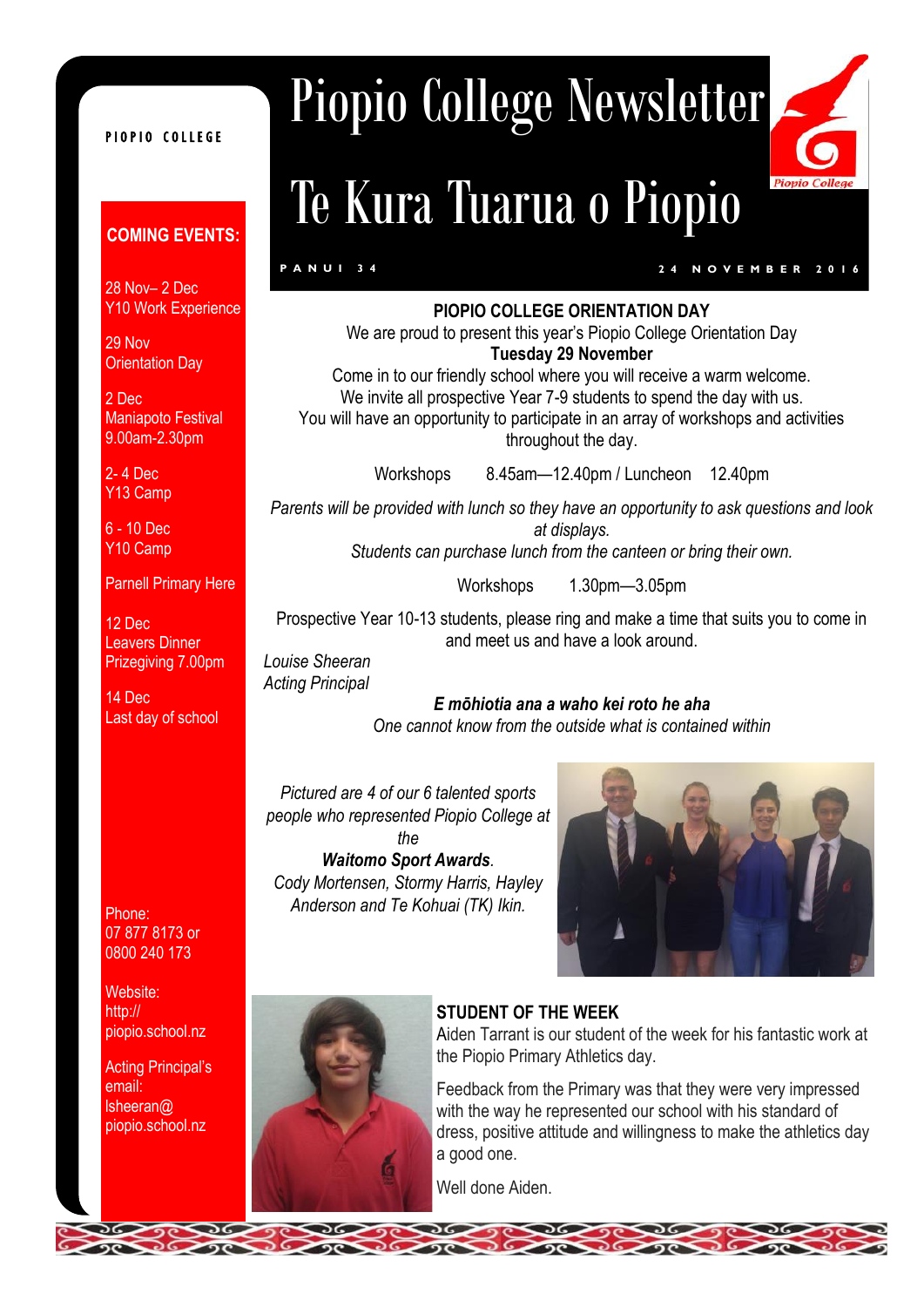#### **2017 SPORTS TOUR FIJI**

Piopio College is looking at running a sports tour to Fiji in 2017. Students that showed interest have had a proposal letter posted home next week. If your child didn't come to the initial meeting and would like to attend please contact Mr Draper at [bdraper@piopio.school.nz](mailto:bdraper@piopio.school.nz) or (07) 877 8173 asap. *Ben Draper*

#### **HOST FAMILIES NEEDED FOR PARNELL EXCHANGE**

Parnell Primary will be visiting for four nights on 5 to 9 December.

We are currently looking for families who can house and take care of one or two students to experience the country lifestyle that Piopio has to offer.

If you would like to be a Host Family please contact the school and ask for Amy Hely or get a form from Mrs Baker at the Office.

#### **SCHOLARSHIP AWARDS**

Congratulations to the following receipients of the Waikato School Leaver Scholarship Award:

#### **Te Ara Ki Angitū—Pathway to Excellence**

Oliver Barnsdall Storm Harris Ricci Turner Jessica Williamson

#### **LIBRARY NEWS**

All books must be returned to the Library, for stock-taking, by the 25 November, please. If you have older siblings, that are now out on Study Leave, could you please check with them re books. Also, can you explore your classrooms, lockers, bags, gym, and if you find any books there return them to me in the library. Many thanks.

*Library Liz*

#### **PTA GALA RAFFLES RESULTS**

Thank you to all who purchased raffle tickets. Congratulations to the winners. The raffle drawn under supervision

| The raille drawn under supervision |            |                  |                |
|------------------------------------|------------|------------------|----------------|
| Grocery Bundle Raffle              | Ticket #62 | $\sim$           | Mark Anderson  |
| <b>PPC PTA Grocery Raffle</b>      | Ticket #53 | $\sim$ 100 $\pm$ | Sheryl Johnson |
| PPC PTA Iced Xmas Cake Raffle      | Ticket #13 | $\sim$           | Roanne Heath   |
| Sadie Mortenson                    |            |                  |                |

#### **SPORTS UNIFORMS**

There are still miniball singlets, u13 rugby tops/shorts/socks and basketball girls tops missing. Please return these, the sport season has been finished for over 3 months and I have written your name in the notices everyday since sport photos.

Any queries contact Noelle Turner or Ben Draper

#### **Help Raise Funds for Piopio College**

1. Cash for Communities Programme – PGGWrightson & Ballance Agri-Nutrients Join the PGG Wrightson/Ballance Agri-Nutrients Cash for Communities programme by registering online at [www.cashforcommunities.co.nz](http://www.cashforcommunities.co.nz/) . Nominate Piopio College as the recipient and the college will receive \$1 for every tonne of qualifying\* Ballance Agri-Nutrients fertiliser purchased between 1 September and 30 November by farmers who have registered for the programme. *(\*excludes Lime, Gypsum & Hatuma)*

2. Shop at Warehouse Stationery

Simply nominate Piopio College when paying for your goods at the counter at Warehouse Stationery and the college will receive 5% of everything purchased\*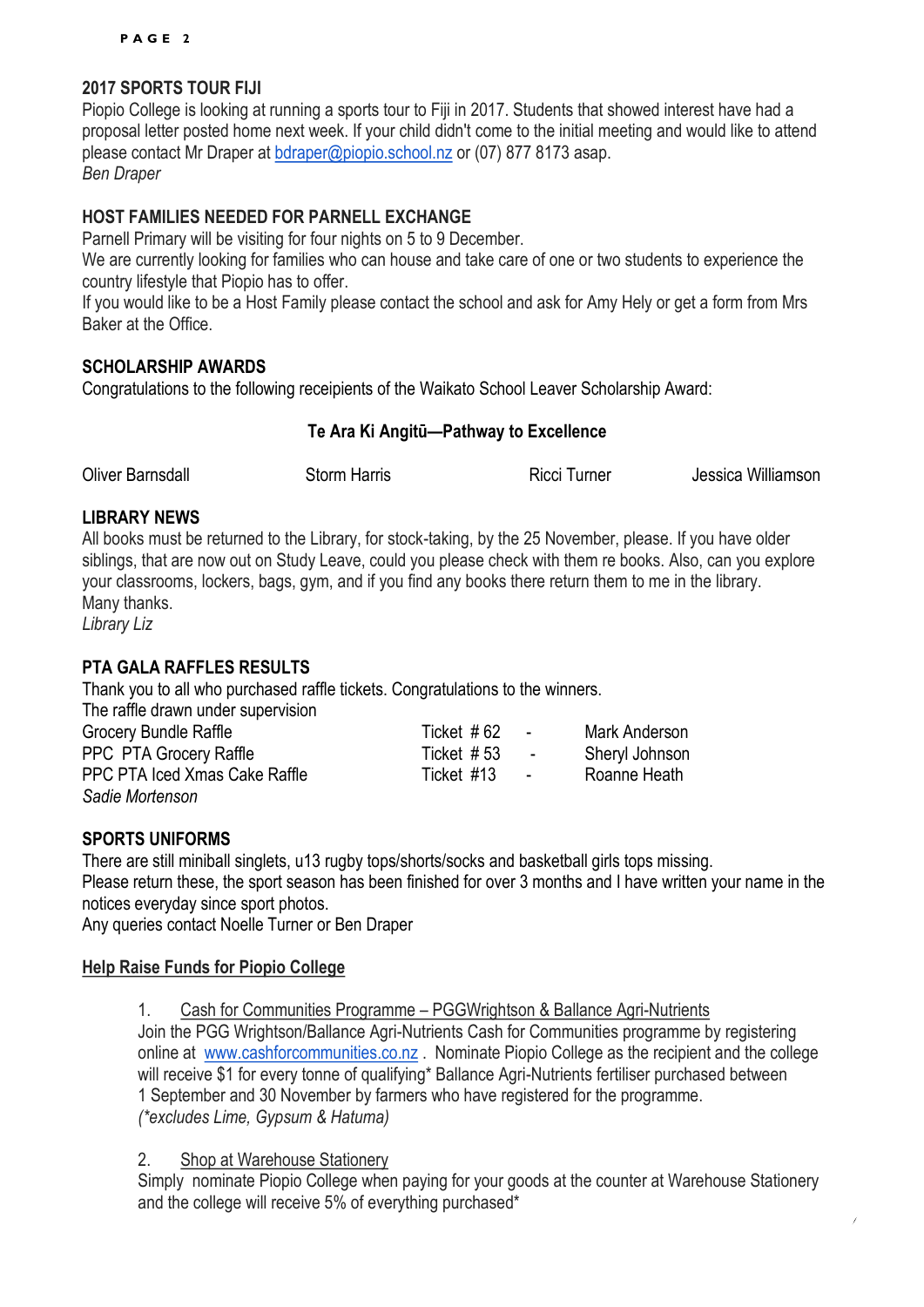#### **Year 7 Parnell Exchange 2016**

Day 1: Mmm ice cream we must be at the Tip Top Factory. As we explored the factory, watching the little "oompa loompas " working their magic. We saw them handling the machines, the cleaning, melting of the chocolate, the boxing and much more. As we moved on to the Sensory testing which involved 4 different vents with different smells such as peach, mint, vanilla, and caramel. It was hard work to identify which smell belong to what flavor. Towards the end of the tour we watched a video about the history of Tip Top while enjoying ice cream of our choice. Back on the bus we go and into the busy Auckland traffic. Mr West had a bit of tight situation with the bus and a very small round about but with his pro skills we arrived safely at Parnell School. Everyone was nervous to find out who they were staying with. Names were called out, people excited and nervous as we each got paired with our host family.

Day 2 : Owww sore feet we had a long day ahead of us with lots of walking but was worth it! We had to 'Save the Museum' it was intense work but Mrs Foss group came out on top. But wait there was more we had a treasure hunt in the gardens which entail working in teams to find all the clues which lead us back to Miss Hely. We all were tuckered out by the time we were back at Parnell Primary but we had more exploration to be done with our host family. I can tell you we were all happy to sleep that night.

Day 3: Beep Beep….. ready aboard……MOTAT here we come. Starting off we had to design our own computer games. I don't know who had more fun the teachers or us. Then we had a look around MOTAT which was interesting to see different modes of transport. Lucky us, we got to ride a tram back to our bus it was from Melbourne, Australia, it was quiet old and very cool. It relied on electricity to work so if there was a power cut it would come to a complete stop.

Day 4: Stardome here we come…… We went inside to listen to experts telling us all about the universe and then got to explore around Stardome. After the exploration we went in to a theater but with a twist, the screen was on the ceiling. The screen spun around, it wasn't for the faint hearted as some people felt sick. For lunch we headed to One Tree Hill which we had a fun time on the playground. Then it was time to head back home to our families. We would like to thank:

All the teachers who helped with the trip especially Mrs Sammons for orangising the activities and Mr West for his amazing bus driving skills.

To all the Parnell families and host families it was an amazing experience to be able to carry on the Parnell exchange. CAN'T WAIT TO SEE YOU SOON!

Written by Teia and Kayla (Year 7 students)